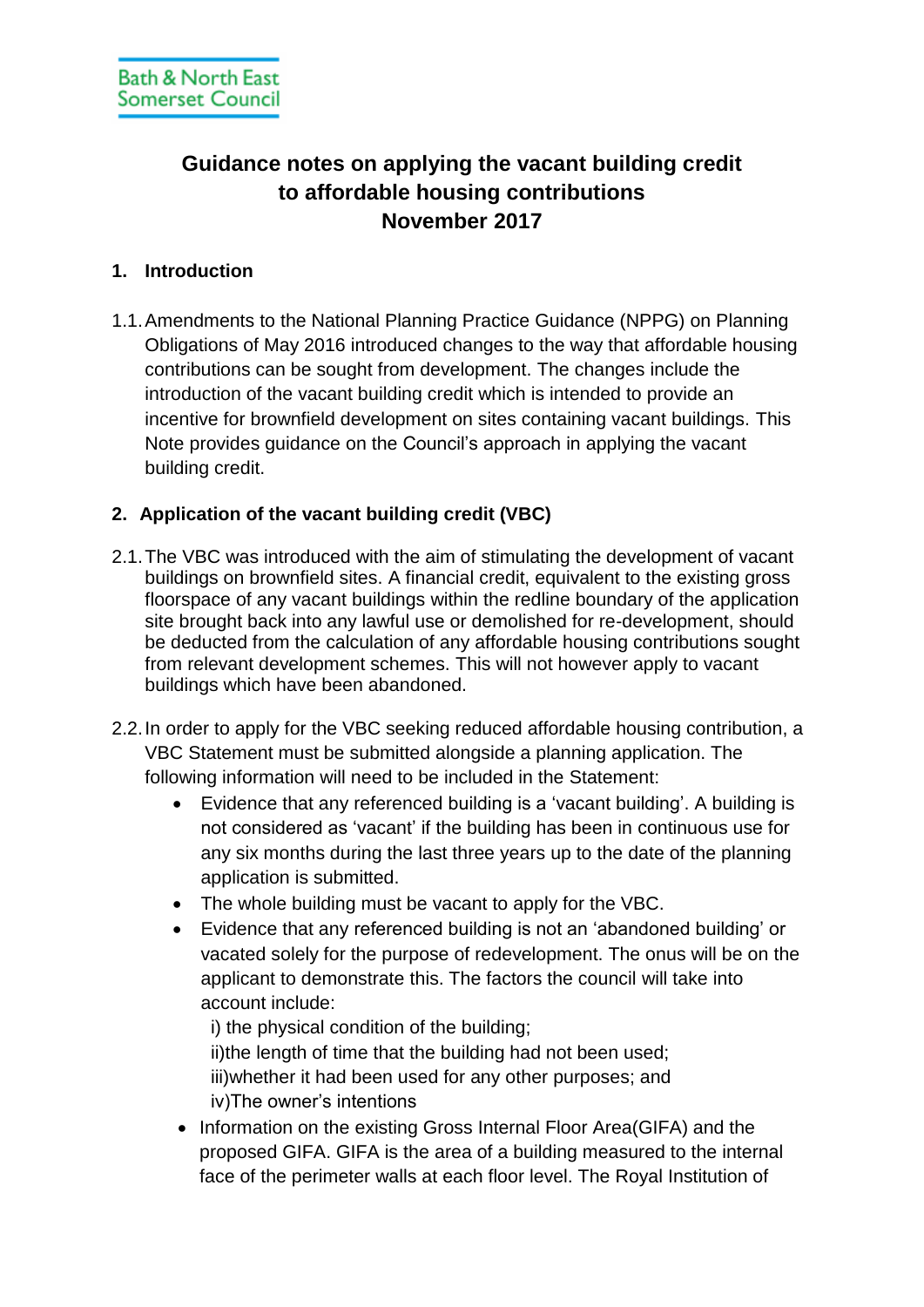Chartered Surveyors (RICS) definition of GIFA will be used for the purposes of assessing VBC. Please see a link in [www.bathnes.gov.uk/cil](http://www.bathnes.gov.uk/cil) to the RICS code for measuring practice [http://www.rics.org/uk/knowledge/professional-guidance/professional](http://www.rics.org/uk/knowledge/professional-guidance/professional-statements/rics-property-measurement-1st-edition/)[statements/rics-property-measurement-1st-edition/.](http://www.rics.org/uk/knowledge/professional-guidance/professional-statements/rics-property-measurement-1st-edition/) However floorspace with headroom of less than 1.5m is excluded from the GIFA calculation.

2.3.The LPA will determine on a case by case basis whether a building is vacant or abandoned. As is commonly the case with outline planning applications it may not be clear what the actual number of dwellings, or the size of those dwellings, may be. Therefore it will be difficult to quantify what vacant building credit will be applicable. Where the local planning authority agrees that the VBC may be applicable, the applicant will be expected to enter into a S.106 Agreement at the outline stage to enable the matter to be deferred to a later stage when the relevant details of the scheme have been finalized. If the VBC is applicable to the proposed site, the information on floor space will inform the level of affordable housing contributions.

### **3. Examples of Vacant Building Credit calculation**

| <b>Example</b> 1 | Housing development in AH Area 1. (Affordable Housing<br>requirement 40%) |                                                                  |  |  |
|------------------|---------------------------------------------------------------------------|------------------------------------------------------------------|--|--|
|                  | 40 dwellings                                                              |                                                                  |  |  |
|                  | The Proposed Gross Internal Floor Area(GIFA): 4,000sqm                    |                                                                  |  |  |
|                  | The existing Gross Internal Floor Area(GIFA): 1,000sqm                    |                                                                  |  |  |
| Step 1           | Calculate the affordable housing<br>contribution based on the total       | Affordable housing contribution<br>40 units $x\ 40\% = 16$ units |  |  |
|                  |                                                                           |                                                                  |  |  |
|                  | number of eligible dwellings and the                                      |                                                                  |  |  |
|                  | affordable housing percentage (40%)                                       |                                                                  |  |  |
|                  | required by the council's planning                                        |                                                                  |  |  |
|                  | policy                                                                    |                                                                  |  |  |
| Step 2           | Calculate the amount of existing                                          | 1,000 sqm / 4,000 sqm $x100 =$<br>25%                            |  |  |
|                  | floorspace, if any, as a proportion of                                    |                                                                  |  |  |
|                  | the floorspace provided by the                                            |                                                                  |  |  |
|                  | development:                                                              |                                                                  |  |  |
|                  | $E/P \times 100$ (where $E =$ existing                                    |                                                                  |  |  |
|                  | floorspace and $P =$ proposed                                             |                                                                  |  |  |
|                  | floorspace)                                                               |                                                                  |  |  |
| Step 3           | Calculate the number of AH credit:                                        | 16 units $x 25% = 4$ units                                       |  |  |
|                  | Step 1 AH units x Step 2 percentage                                       |                                                                  |  |  |
|                  |                                                                           |                                                                  |  |  |
| Step 4           | Deduct the AH credit from the policy                                      | 16 units $-4$ units = 12 units                                   |  |  |
|                  | compliant affordable housing                                              | (12 affordable dwellings to                                      |  |  |
|                  | contribution,                                                             | be delivered on-site)                                            |  |  |
|                  | Step 1 AH number - Step 2 AH                                              |                                                                  |  |  |
|                  | number                                                                    |                                                                  |  |  |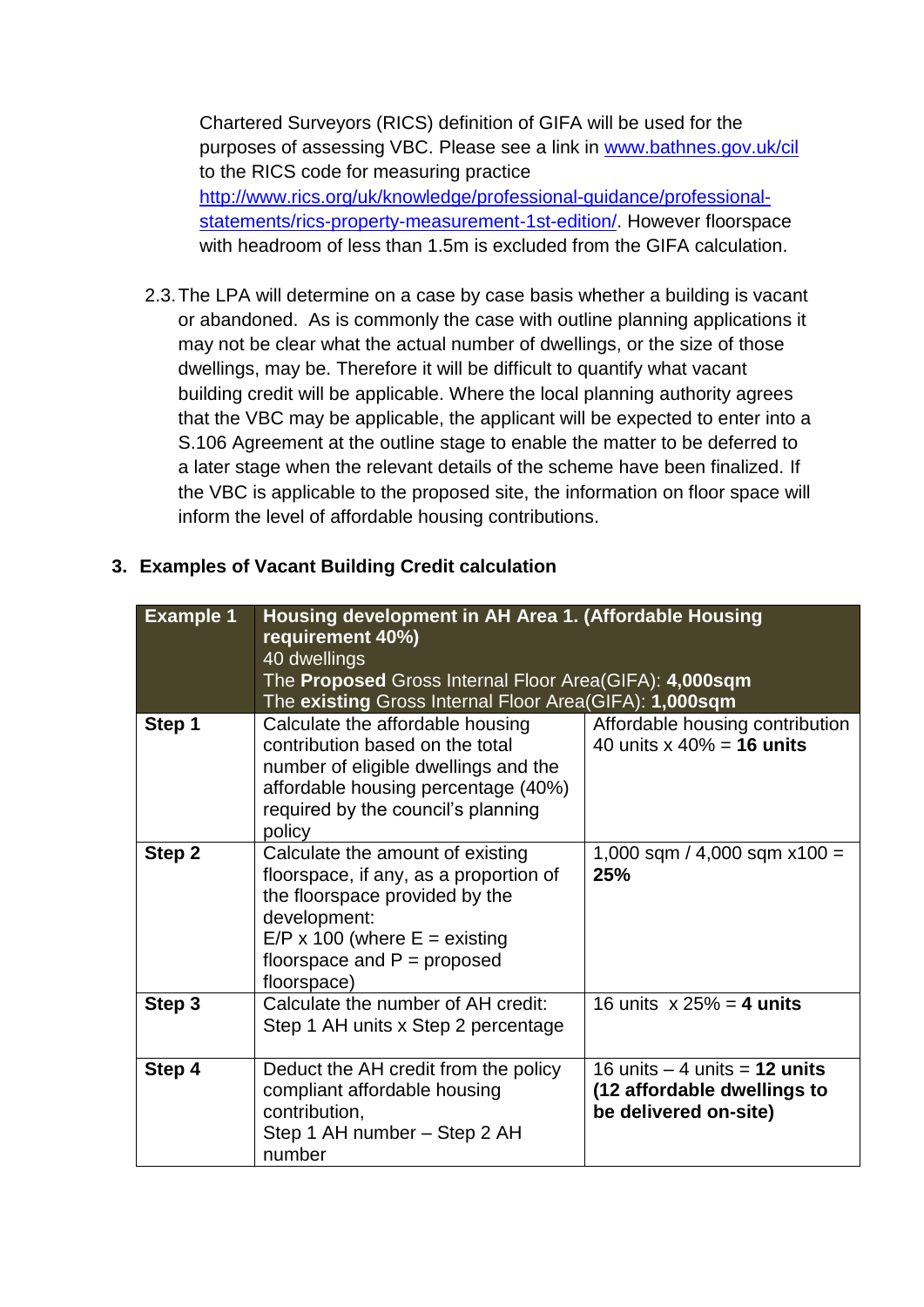| <b>Example 2</b> | Housing development in AH Area 2. (Affordable Housing<br>requirement 30%)<br>100 dwellings<br>The <b>Proposed</b> Gross Internal Floor Area(GIFA): <b>10,000 sqm</b><br>The existing Gross Internal Floor Area(GIFA): 1,000sqm |                                                                                           |  |
|------------------|--------------------------------------------------------------------------------------------------------------------------------------------------------------------------------------------------------------------------------|-------------------------------------------------------------------------------------------|--|
| Step 1           | Calculate the affordable housing<br>contribution based on the total<br>number of eligible dwellings and the<br>affordable housing percentage<br>(30%) required by the council's<br>planning policy                             | Affordable housing contribution<br>100 units $x 30\% = 30$ units                          |  |
| Step 2           | Calculate the amount of existing<br>floorspace, if any, as a proportion of<br>the floorspace provided by the<br>development:<br>$E/P \times 100$ (where $E =$ existing<br>floorspace and $P =$ proposed<br>floorspace)         | 1,000 sqm / 10,000 sqm $x100 =$<br>10%                                                    |  |
| Step 3           | Calculate the number of AH credit:<br>Step 1 AH units x Step 2 percentage                                                                                                                                                      | 30 units $x 10\% = 3$ units                                                               |  |
| Step 4           | Deduct the AH credit from the policy<br>compliant affordable housing<br>contribution,<br>Step 1 AH number - Step 2 AH<br>number                                                                                                | 30 units $-$ 3 units $=$ 27 units<br>(27 affordable dwellings to be<br>delivered on-site) |  |

| <b>Example 3</b> | Mixed use development in AH Area 1. (Affordable Housing<br>requirement 40%)<br>100 Flats (8,000 sqm) and Office space (3,000 sqm)<br>The Proposed Gross Internal Floor Area(GIFA): 11,000 sqm<br>The existing Gross Internal Floor Area(GIFA): 3,000sqm |                                                                   |  |
|------------------|---------------------------------------------------------------------------------------------------------------------------------------------------------------------------------------------------------------------------------------------------------|-------------------------------------------------------------------|--|
| Step 1           | Calculate the affordable housing<br>contribution based on the total<br>number of eligible dwellings and the<br>affordable housing percentage<br>(40%) required by the council's<br>planning policy                                                      | Affordable housing contribution<br>100 units $x\ 40\% = 40$ units |  |
| Step 2           | Calculate the amount of existing<br>floorspace, if any, as a proportion of<br>the floorspace provided by the<br>development:<br>$E/P$ x 100 (where $E =$ existing<br>floorspace and $P =$ proposed<br>floorspace)                                       | $3,000$ sqm / 11,000 sqm x100 =<br>27.27%                         |  |
| Step 3           | Calculate the number of AH credit:<br>Step 1 AH units x Step 2 percentage                                                                                                                                                                               | 40 units $\times$ 27.27% = 10.91<br>units                         |  |
| Step 4           | Deduct the AH credit from the policy                                                                                                                                                                                                                    | 40 units $-$ 10.91 units = 29.09                                  |  |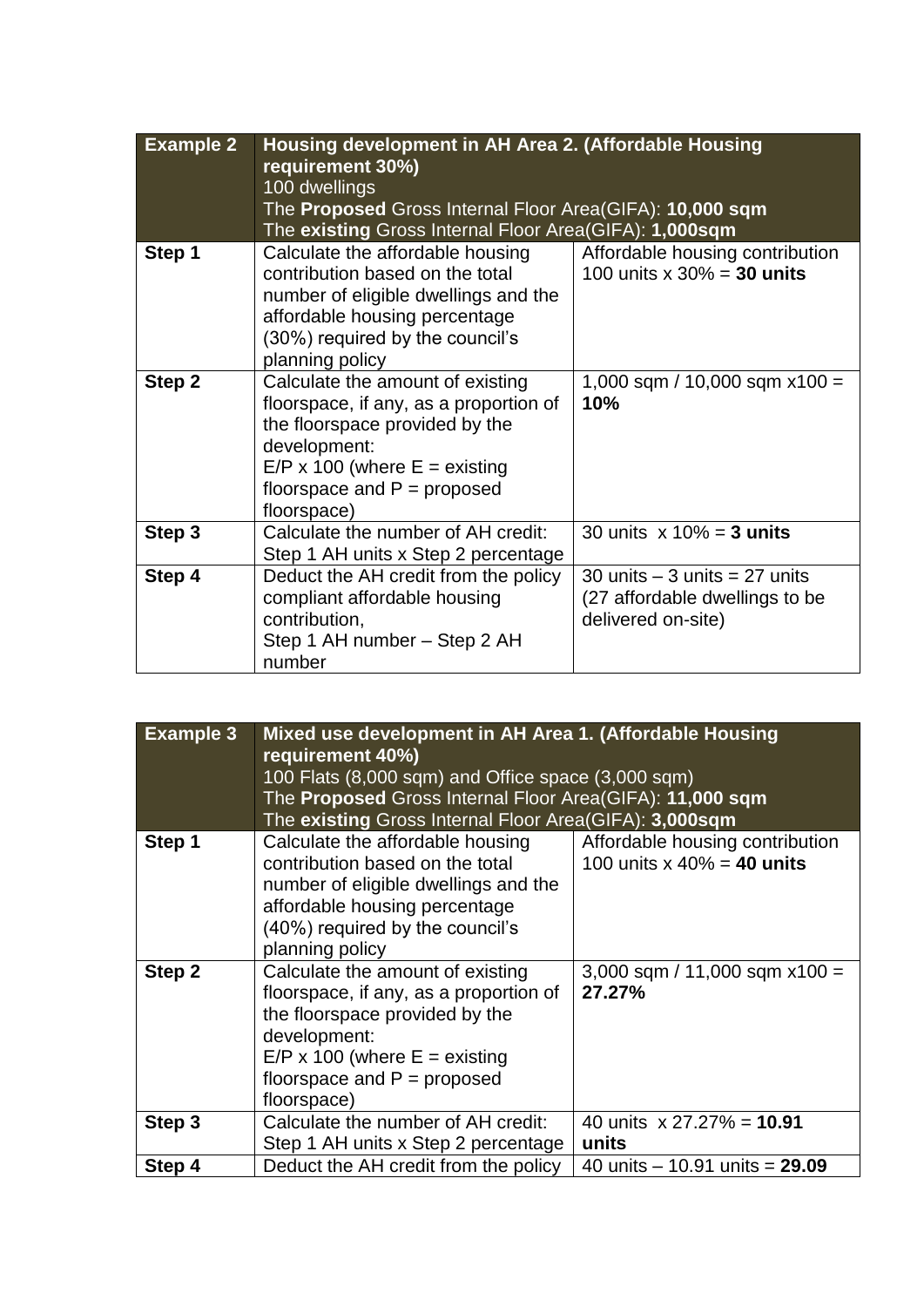| compliant affordable housing | units                                   |
|------------------------------|-----------------------------------------|
| contribution,                | (29 affordable units <sup>*</sup> to be |
| Step 1 AH number - Step 2 AH | delivered on-site)                      |
| number                       |                                         |

| <b>Example 4</b> | Mixed use development in AH Area 2. (Affordable Housing<br>requirement 30%)<br>100 Flats (8,000 sqm) and Office space (30,000 sqm)<br>The Proposed Gross Internal Floor Area(GIFA): 38,000 sqm<br>The existing Gross Internal Floor Area(GIFA): 20,000sqm |                                                                                                  |  |
|------------------|-----------------------------------------------------------------------------------------------------------------------------------------------------------------------------------------------------------------------------------------------------------|--------------------------------------------------------------------------------------------------|--|
| Step 1           | Calculate the affordable housing<br>contribution based on the total<br>number of eligible dwellings and the<br>affordable housing percentage<br>(30%) required by the council's<br>planning policy                                                        | Affordable housing contribution<br>100 units $x \times 30\% = 30$ units                          |  |
| Step 2           | Calculate the amount of existing<br>floorspace, if any, as a proportion of<br>the floorspace provided by the<br>development:<br>$E/P$ x 100 (where $E =$ existing<br>floorspace and $P =$ proposed<br>floorspace)                                         | 20,000 sqm / 38,000 sqm x100<br>$= 52.63%$                                                       |  |
| Step 3           | Calculate the number of AH credit:<br>Step 1 AH units x Step 2 percentage                                                                                                                                                                                 | 30 units $x 52.63\% = 15.79$<br>units                                                            |  |
| Step 4           | Deduct the AH credit from the policy<br>compliant affordable housing<br>contribution,<br>Step 1 AH number - Step 2 AH<br>number                                                                                                                           | 30 units $-$ 15.79 units $=$ 14.21<br>units<br>(14 affordable units* to be<br>delivered on-site) |  |

\* The number of AH unit will be rounded up to the nearest whole number e.g. 13.6 units becomes 14 units. Anything below 0.5 will be rounded down eg. 13.4 units becomes 13 units.